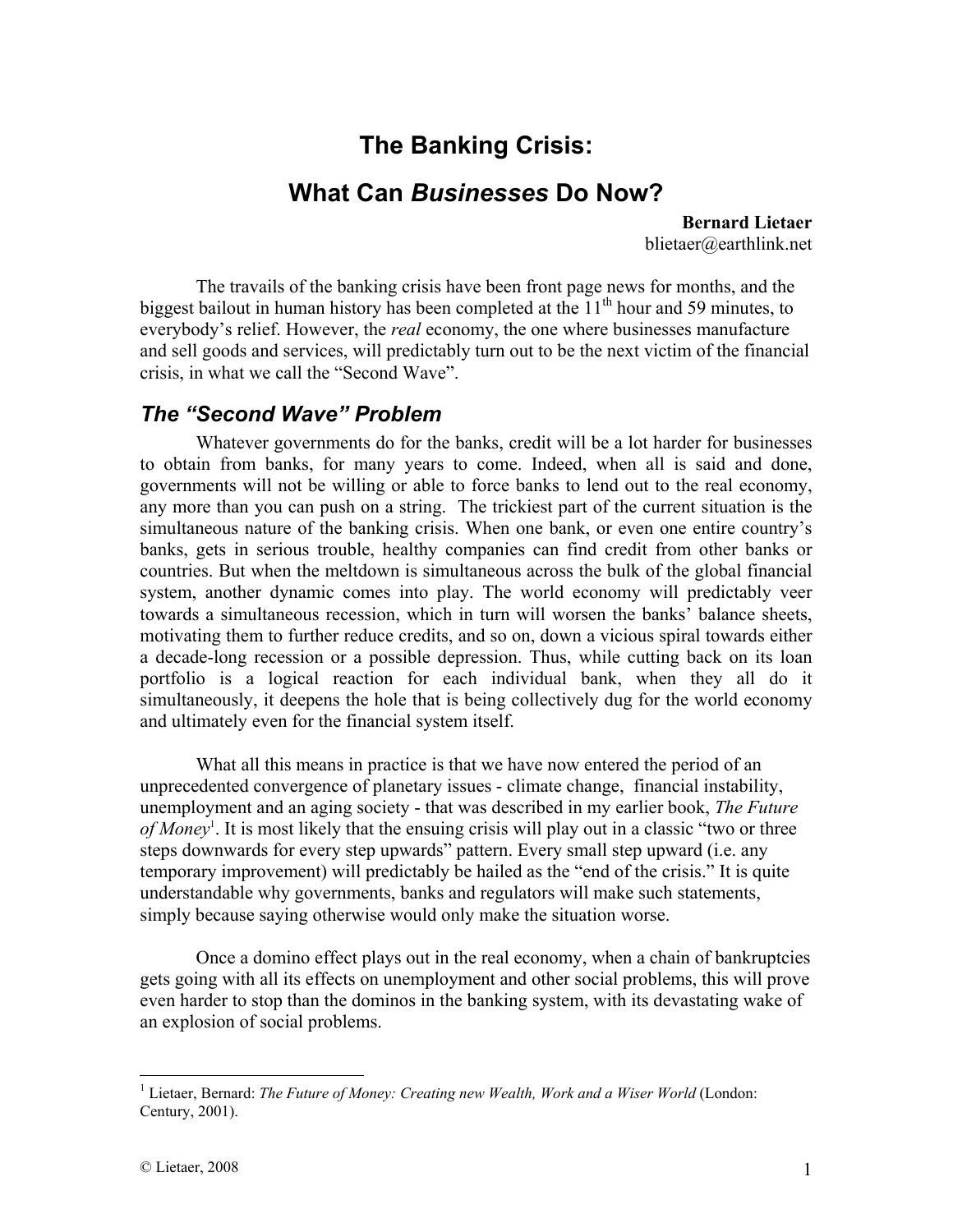#### *The Choices for Business*

There are two strategies that businesses can conceivably take under these circumstances: try to get help from governments individually when their individual problems become unmanageable, or take an initiative to save themselves cooperatively.

The first option is not new. For instance, little noticed in the media in the middle of the turmoil of a banking and stock market panic was the fact that the Bush administration is providing a \$25 billion help package for the US automobile industry.<sup>2</sup> Predictably, the European Union is being lobbied by the European car manufacturers for its own 40 billion Euro package.<sup>3</sup> However, it will soon become obvious to everybody that this approach is quickly going to hit a wall. Governments, the world over, have just bled themselves dry to a totally unprecedented extent, just to save the banking system - to the point that the *Financial Times* even wonders whether the worldwide panic in the stock markets in October 2008 "is not about faith in the banks, but faith in the governments to save them."4 In short, waiting for when governments will be in a position to save even important businesses, after having borne the unprecedented costs of bailing out the banks, could resemble waiting for Godot.

 Therefore, the second option, to have businesses take an initiative to save themselves cooperatively, is clearly the better way. Furthermore, there is actually a very successful precedent – even if it is surprisingly little known – as the following story shows.

#### *A Story*

 $\overline{a}$ 

Once upon a time, during a crisis similar to the one in which we are now getting mired, sixteen businessmen got together to decide what they could do among themselves. They and/or their clients had all received a notice from their respective banks that their credit line was going to be reduced or eliminated. Bankruptcy was going to be a question only of time. They realized that business A needed the bank loan to buy goods from

<sup>3</sup> ACEA (the European Automobile Manufacturers Association), 6th October 2008. "European auto industry calls on EU to help sustain changeover to low-emission car fleet." http://www.acea.be/index.php/news/news/news\_detail/european\_auto\_industry\_calls\_on\_eu\_to\_help\_sustain\_ch angeover to low emissions.

 $2^2$  The US House of Representatives approved the measure by 370 votes to 58. Bernard Simon: "House clears \$25bn for carmakers" *Financial Times*. 25th September 2008

<sup>4</sup> Gillian Tett "Leaders at wits' end as markets thrown one tantrum after another" *Financial Times* October 11/12, 2008. pg 1 and 2. For instance, the scale of the commitments made by European countries for the bailout of the banking system is without precedent, representing potentially a multiple of their annual GDP. One idea of this , the assets of the three largest banks that were now guaranteed by their respective governments represent 130% of GDP for Germany; 142% of GDP for Italy; 147% of GDP for Portugal; 218% for Spain; 257% for France; 253% of the GDP for Ireland; 317% for the UK; 409% for the Netherlands (2 largest banks); 528% for Belgium-Luxemburg; 773% for Switzerland (2 largest banks); and 1,079% of the GDP for Iceland. In such a context, we should expect that budget tightening by the public sector will be the rule rather the exception for many years to come, further contributing to the "Second Wave" problem, and making less likely government bailouts for non-financial corporations getting in trouble. All percentages computed from data from the map in the *Financial Times* September 30, 2008 page 3.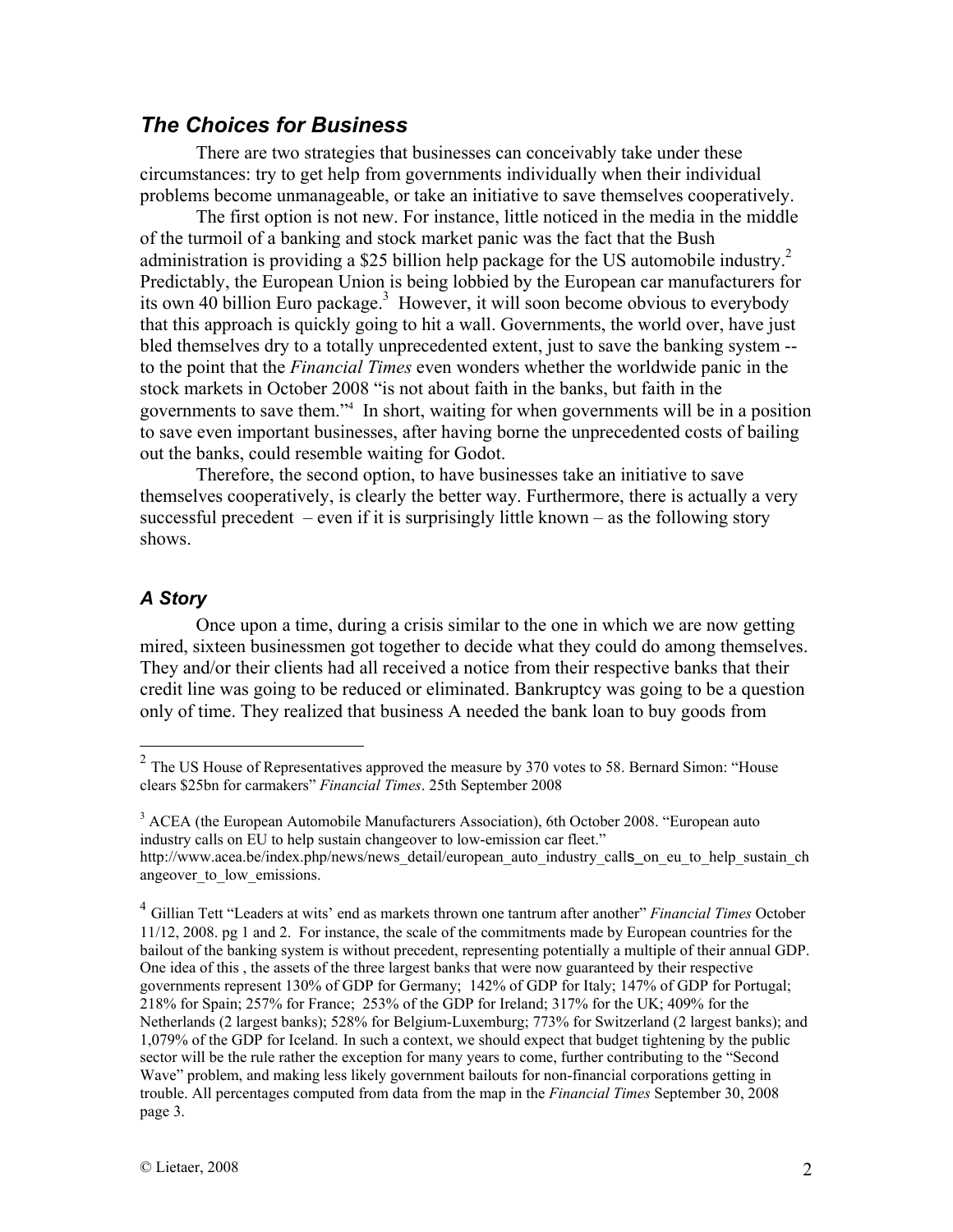business B, which in turn needed money to buy stuff from its own suppliers. So they decided to create a *mutual credit system* among themselves, inviting their clients and suppliers to join. When business A buys something from B, A gets a credit and B the corresponding debit. They created their own currency, whose value was identical to the national money, but with the interesting feature that it didn't bear interest. A debit in this currency needs to be reimbursed with sales to a participant in the network in the same currency, or settled in national money. The country's banks mounted a massive press campaign to try to squelch this revolutionary idea. Miraculously, that campaign failed, and this little system saved many of the businesses involved. A cooperative was set up among the users to keep the accounts dealing with that currency. Soon participants could also borrow from that cooperative in that currency at the remarkably low interest rate of 1% to 1.5%. All such loans needed backing by inventory, real estate, or other assets, exactly as in a conventional bank. Over time, the system grew to include one quarter of all the businesses of the entire country.

Sixty-five years later, an American professor carried out an econometric study proving that the secret for the country's legendary stability was that strange little unofficial currency, that circulated among businesses in parallel with the national money. That wellknown economic resilience was usually credited to some mysterious and unknown national characteristic. Whenever there was a recession, the volume of business in this unofficial currency would expand significantly, thereby reducing the negative impact on sales and unemployment. Whenever there was a boom, business in national currency boomed, while activity in the unofficial currency proportionally dropped again. The surprising implication of this study was that the spontaneous counter-cyclical behavior of this little system actually helped the central bank of the country in its efforts to stabilize the economy.

This is not a fairy tale, but the true story of the WIR system. The country is Switzerland and the sixteen founders met in Zurich in 1934. Within three months there were 1,700 participants; and within a year some 3,000, linked by a catalog of available goods and services, classified in 850 categories. The system still works today: the annual volume of business in the WIR currency now is about \$2 billion per year. The American professor is James Stodder from Rensselaer University. His remarkable quantitative study<sup>5</sup> uses more than 60 years of high quality data to prove the points made in this story. Professor Tobias Studer from the university of Basle, Switzerland, also wrote a little monograph about the history and the economic effects of the WIR on the national economy.<sup>6</sup> The WIR cooperative also made initially some mistakes, such as lending WIR money without proper guarantees, a mistake which was corrected in time. The WIR system is also now accepting deposits and making loans in both Swiss Francs and WIR, and has slowly evolved into a more traditional bank. More information on the current status of that system is available on the web.<sup>7</sup>

<u>.</u>

<sup>&</sup>lt;sup>5</sup> James Stodder, "Reciprocal Exchange Networks: Implications for Macroeconomic Stability". Albuquerque, New Mexico: Paper presented at the International Electronic and Electrical Engineering (IEEE) Engineering Management Society (EMS) August 2000,

<sup>6</sup> Tobias Studer's 1998 monograph is entitled "*WIR in unserer Volkswirtschaft".* English translation by Philip H. Beard, Ph.D. *WIR and the Swiss National Economy* (59 pages) available on http://www.lulu.com/content/268895

www.WIR.ch and http://en.wikipedia.org/wiki/WIR\_Bank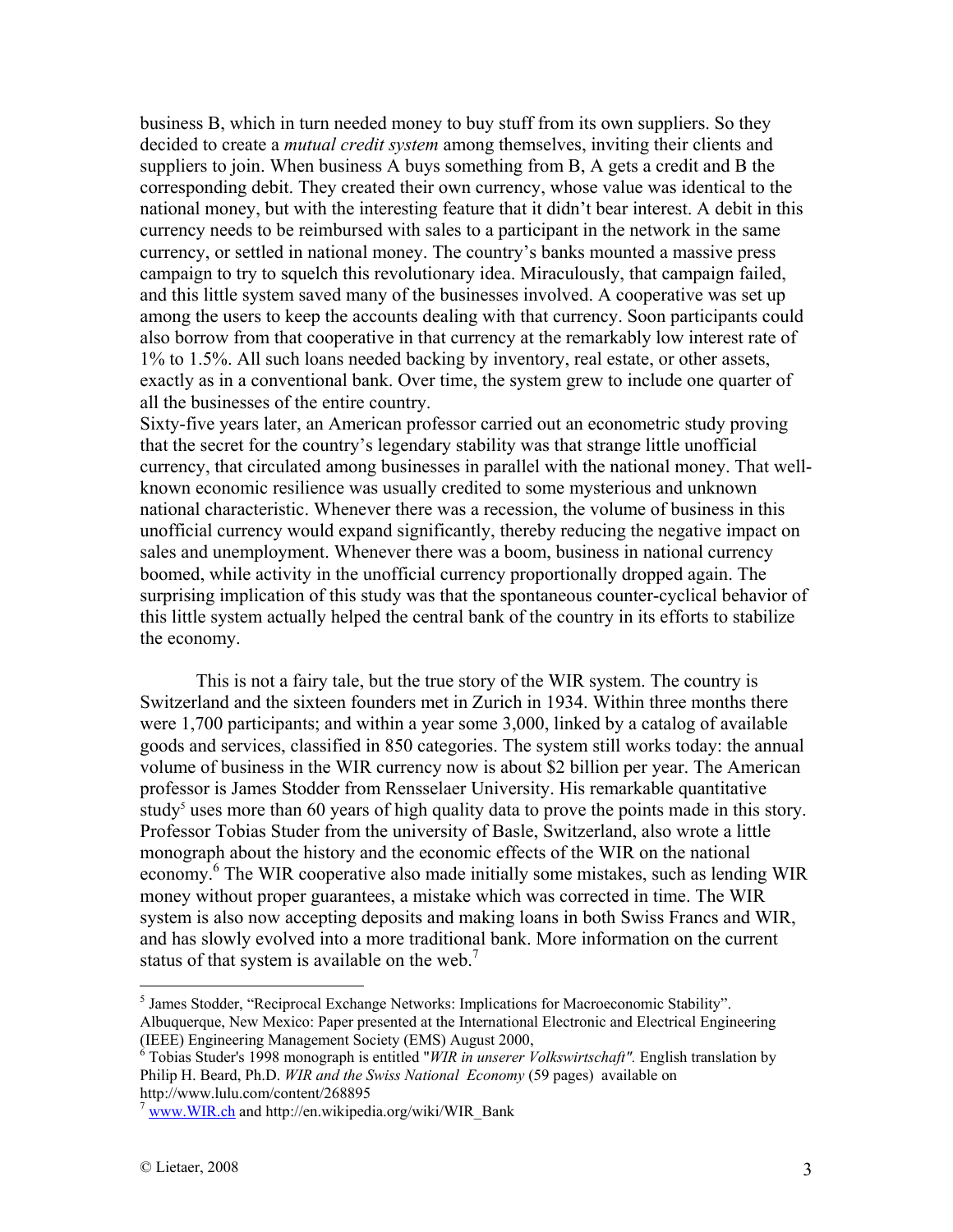## *Our Proposal*

We propose that businesses take the initiative of creating such Business-to-Business (B2B) systems at whatever scale makes sense to them. The big advantage, compared to what happened in Switzerland, is today's availability of very cost-effective information technologies. Setting up such a system and scaling it up so that it makes a real difference can be achieved now in a fraction of the time it took in the 1930s. And timeliness is going to be critical, if one wants to avoid the social and economic ravages that will be unleashed by the unraveling of today's complex business supply chains. In the US, a nationwide system would be justified. In Europe, ideally, such a system should be designed to operate at least at the Euroland level. Otherwise, we are going to see a lot of the economic gains achieved by European integration go to naught over the next decade.

#### *Some Pragmatic Considerations*

 The speed at which the pragmatic application of this strategy can move is greatly facilitated in our times, thanks to the availability of various softwares to manage complementary currencies, and the Internet as a communication tool. For instance, the WIR cooperative which we talked about above has a proprietary system of large-scale system operational in Switzerland in four languages, which can deal simultaneously with national money and WIR. There are also several other fully operational softwares available for specific complementary currency applications.

It would be a good idea to consider particularly open source software for use in this case, as this would provide the flexibility to add new functions, or new currencies on the same smart card, without having to wait for propriety software developers to catch up with their backlog. For instance, the Strohalm Foundation in the Netherlands has an open source software called *Cyclos* for mutual credit systems used for social purpose applications, which is already in operation in various countries. Similarly, the European Union has funded in cooperation with the French government the development of the SOL system using three different types of complementary currencies on the same smart card.<sup>8</sup> This application is currently in pilot test phase in five different regions in France, and could easily be expanded for additional languages and a fourth currency application for the B2B currency that is described here.

Obviously, implementing a strategy of this nature should be done in careful steps, starting with pilot application on a limited scale. A European-wide project, for instance, should be started as a cooperative pilot venture on a small scale.

#### *Answering Some Objections*

There will predictably be a theoretical economic objection to the proposal made here: a multiple currency approach is less efficient in terms of price formation and

 $\overline{a}$ 8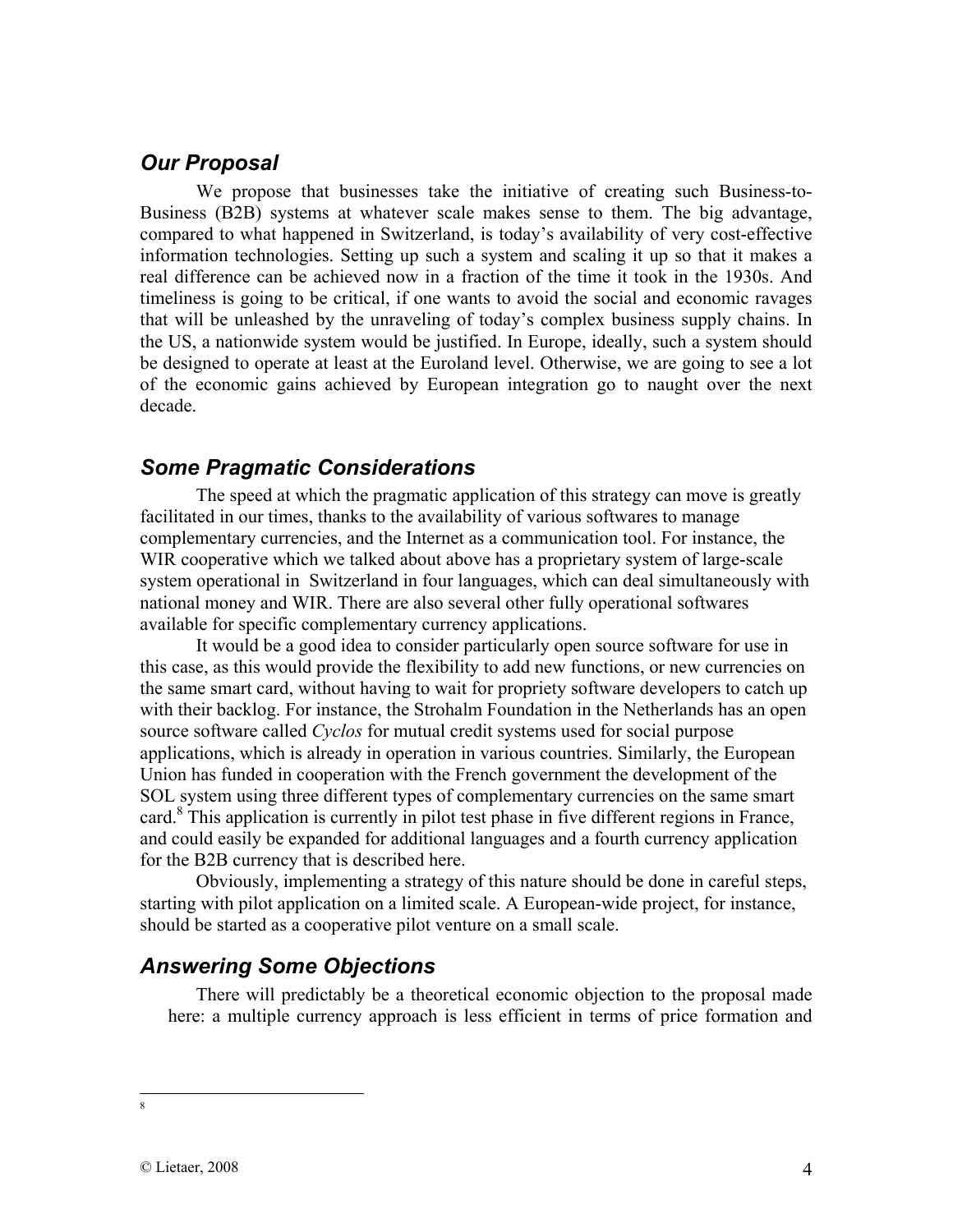exchanges. This objection is valid. However, we have shown elsewhere $\degree$ , including in a peer-reviewed paper, $^{10}$  over-emphasis on efficiency is in fact the systemic cause of the brittleness of any complex system, including the financial system. Such brittleness has been demonstrated spectacularly during the global banking crisis, but the World Bank had identified, before this one, no less than 96 banking crashes and 176 monetary crises affecting 130 countries over a 25-year period. Therefore, our proposal provides a *systemic* solution to the instability of the monetary system, something which the current approaches are not trying to achieve. Systemic solutions are the only ones that will avoid having to face the same type of problem repeatedly in the future.

Finally, for the banking system itself, our proposal involves only temporarily giving up the monopoly of creating money, a much less drastic compromise than losing, for instance, the right for issuing legal tender altogether, or of a nationalization. Furthermore, as stated above, the example of the WIR complementary currency systems has proven to be a key factor in fostering the proverbial stability of the Swiss economy, which is helpful also to a banking system's portfolios.

## *Some Advantages of the Proposed Approach*

This strategy has a number of advantages for the different parties involved, particularly during the transition period that we now have entered.

- This approach will avoid or reduce the strangulation of the real economy by the banking credit contraction that unquestionably is going to occur.
- Complementary currencies have proven a useful tool for enabling the design of incentive schemes in a wide variety of domains, regardless of whether a crisis is at hand. The evidence for this can be found in a number of publications.<sup>11</sup>
- Perhaps most importantly: this strategy will avoid repeating the worst part of the 1930s scenario where a Second Wave strangulation did occur, which resulted in massive bankruptcies in the productive economy, intolerably high unemployment and untold suffering, and a toxic political fallout that has proven a dangerous mess to disentangle once started. (Hjalmar Schacht, Hitler's central banker,

 $\overline{a}$ 

<sup>9</sup> Bernard Lietaer, with Robert Ulanowicz and Sally Goerner: *"Options for Managing Systemic Banking Crises*" Working Paper October 2008.<br><sup>10</sup> See Robert Ulanowicz, Sally Goerner, Bernard Lietaer and Rocio Gomez "Quantifying Sustainability:

Efficiency, Resilience and the Return of Information Theory" *Journal of Ecological Complexity*  forthcoming 2008.

<sup>&</sup>lt;sup>11</sup> See for instance: Edgar Cahn *No more Throwaway People* (Washington: Time Banks USA, 2004); Deirdre Kent *healthy Money, Healthy Planet: Developing Sustainability through new money systems* (New Zealand: Craig Potton Publishing, 2005); Ellen Hodgson Brown *The Web of Debt* (Baton Rouge, Louisiana, 2007); Lietaer, Bernard *The Future of Money* (London, Random House, 2001); and Lietaer, Bernard & Belgin, Stephen *Of Human Wealth: New Currencies for a New World* (Citerra Press, forthcoming 2008); Greco, T. *Money: Understanding & Creating Alternatives to Legal Tender* Vermont: 2003; Cahn, E. *No More Throwaway People*; Cahn. E. & Rowe J. *Time Dollars*.